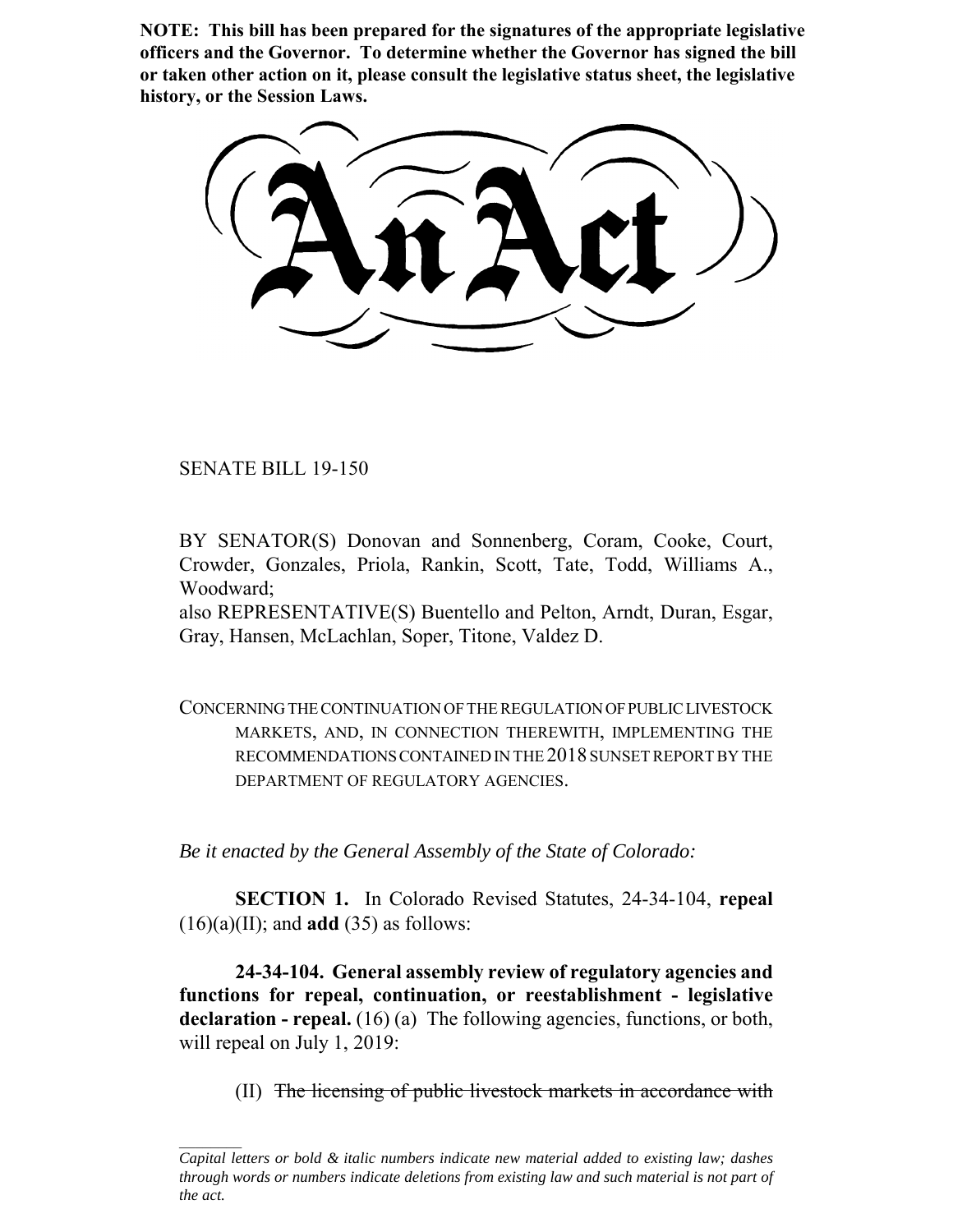## article 55 of title 35, C.R.S.;

(35) (a) THE FOLLOWING AGENCIES, FUNCTIONS, OR BOTH, ARE SCHEDULED FOR REPEAL ON SEPTEMBER 1, 2034:

(III) THE LICENSING OF PUBLIC LIVESTOCK MARKETS IN ACCORDANCE WITH ARTICLE 55 OF TITLE 35.

(b) THIS SUBSECTION (35) IS REPEALED, EFFECTIVE SEPTEMBER 1, 2036.

**SECTION 2.** In Colorado Revised Statutes, **amend** 35-55-119 as follows:

**35-55-119. Termination of functions - repeal of article.** This article ARTICLE 55 is repealed, effective July 1, 2019. Prior to the SEPTEMBER 1, 2034. BEFORE THE repeal, the licensing functions shall be reviewed as provided for in OF PUBLIC LIVESTOCK MARKETS IS SCHEDULED FOR REVIEW IN ACCORDANCE WITH section 24-34-104.  $C.R.S.$ 

**SECTION 3.** In Colorado Revised Statutes, 35-55-102, **amend** (1) introductory portion and (1)(b); and **repeal** (1)(f) as follows:

**35-55-102. License requirements.** (1) Any person, partnership, or corporation may procure a license to establish and operate, for a term of one year, a public livestock market within the state of Colorado by making written application to the state board of stock inspection commissioners. which THE application shall MUST provide the following:

(b) PROOF OF financial responsibility of the applicant in the form  $\sigma f$ a statement of all assets and liabilities AND AMOUNT REQUIRED BY THE STATE BOARD OF STOCK INSPECTION COMMISSIONERS IN ACCORDANCE WITH SECTION 35-55-104 OR AS SET FORTH IN THE FEDERAL "PACKERS AND STOCKYARDS ACT, 1921", 7 U.S.C. SEC. 181 ET SEQ., AS AMENDED;

(f) Proof of the financial stability, business integrity, and fiduciary responsibility of the applicant.

**SECTION 4.** In Colorado Revised Statutes, 35-55-102, **amend** (3) as follows:

## PAGE 2-SENATE BILL 19-150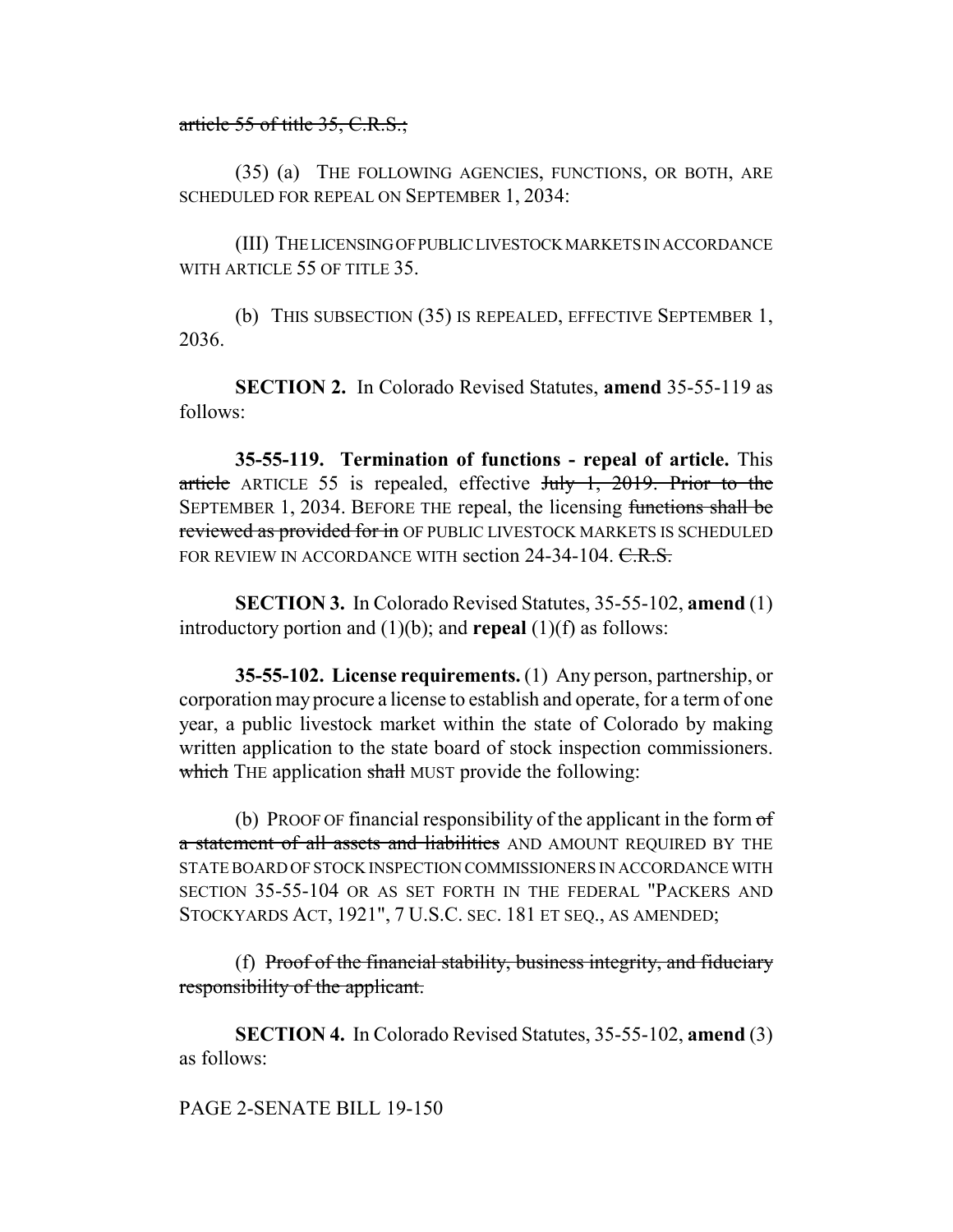**35-55-102. License requirements.** (3) Before an application for license is approved TO QUALIFY FOR A LICENSE, the applicant shall MUST prove ownership OF or control by lease of not less than six thousand square feet of holding pens including ample sorting and handling alleys, not less than ten feet wide with at least three gates in each alley that will fasten across the alley; ample pens and sheds for holding and handling sheep and hogs; and at least two adequate-sized pens with connecting alley and usable chute for use by state and federal livestock sanitary inspectors A FACILITY THAT IS ADEQUATE AS DETERMINED BY AN AUTHORIZED BRAND INSPECTOR TO HOLD, HANDLE, SORT, AND INSPECT LIVESTOCK.

**SECTION 5.** In Colorado Revised Statutes, 35-55-107, **amend** (1) introductory portion and  $(1)(d)$  as follows:

**35-55-107. Discipline of licensees.** (1) Any violation of the provisions of this article ARTICLE 55 or of any rule adopted and published by the state board of stock inspection commissioners shall be IS deemed sufficient cause for the state board of stock inspection commissioners to revoke or suspend the license of the offending operator of such THE public livestock market or to place on probation such THE licensee, and the following shall also be ARE specific grounds for the imposition of any of the disciplinary actions specified in this introductory portion:

(d) If the state board of stock inspection commissioners finds that the licensee has failed or refused to practice measures of sanitation and inspection as are required by this article or by rule or regulation of the state board of stock inspection commissioners made pursuant thereto REQUIRED BY LAW concerning premises or vehicles used for the stabling, yarding, housing, holding, or transporting of animals in the operation of his THE LICENSEE'S public livestock market;

**SECTION 6.** In Colorado Revised Statutes, **amend** 35-55-109 as follows:

**35-55-109. Sanitary conditions.** Every public livestock market shall be maintained in a sanitary condition. and cleaned and disinfected under the supervision of a veterinarian authorized by the state board of stock inspection commissioners when necessary.

**SECTION 7.** In Colorado Revised Statutes, 35-55-113, **amend** (1),

PAGE 3-SENATE BILL 19-150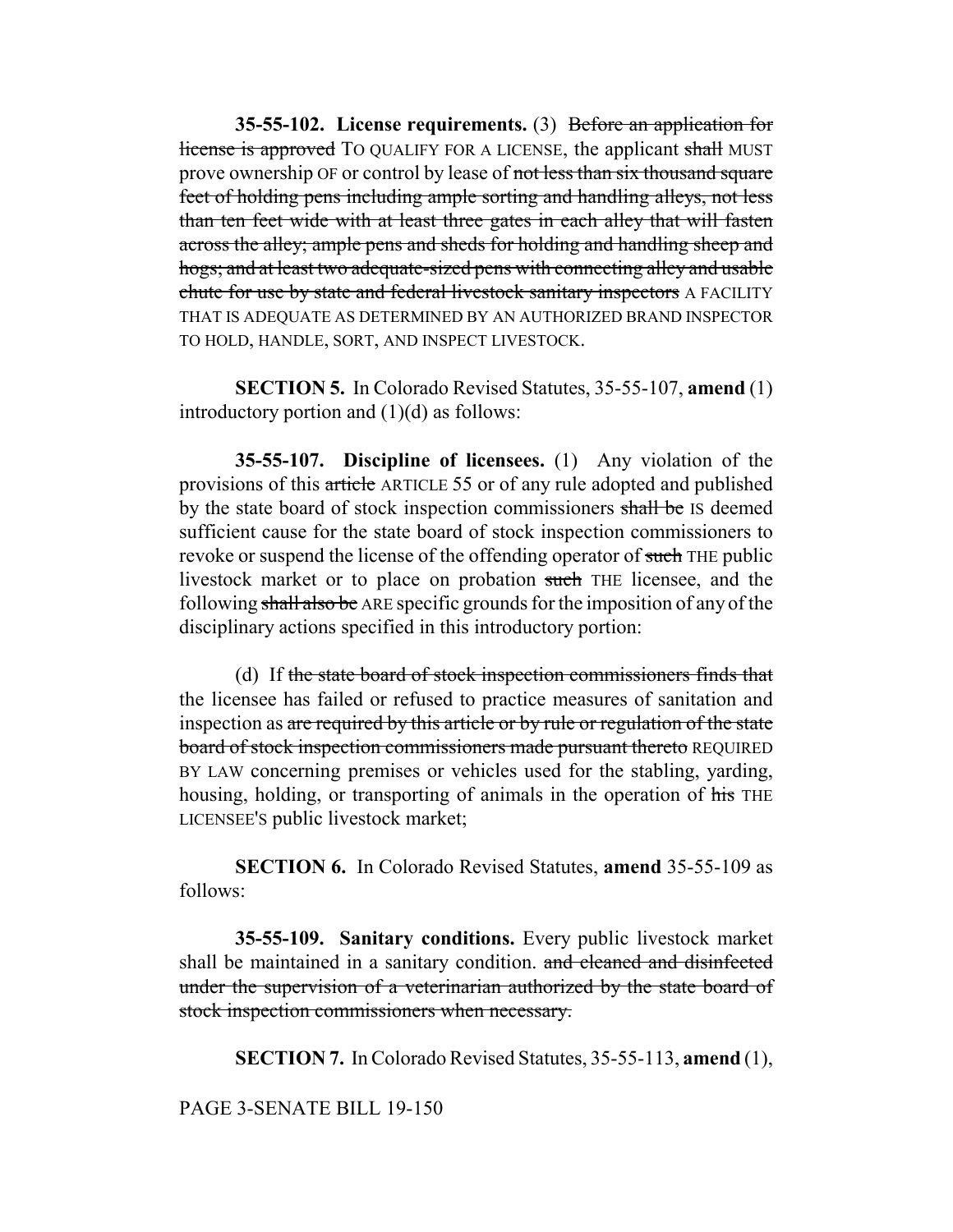$(2)(a)$ ,  $(3)$ , and  $(5)$  as follows:

**35-55-113. Veterinary inspection - rules.** (1) (a) AN ACCREDITED AND LICENSED VETERINARIAN SHALL INSPECT all livestock consigned and delivered on the premises of any licensed public livestock market before being THE LIVESTOCK ARE offered for sale. shall be inspected by an authorized veterinarian of the department of agriculture. The veterinarian shall examine INSPECT or test, as indicated or required, animals consigned to the public livestock market for the purpose of determining their condition of health and freedom from infectious or contagious animal diseases. If, in the opinion of the examining INSPECTING veterinarian, said THE animals are free of symptoms CLINICAL SIGNS of infectious or contagious disease and have not, to the best of his THE VETERINARIAN'S knowledge, been exposed to any infectious or contagious diseases, he THE VETERINARIAN shall issue a health SIGNED certificate signed by him, OF VETERINARY INSPECTION to any purchaser who so requests. Said health THE VETERINARIAN SHALL DELIVER THE certificate shall be delivered OF VETERINARY INSPECTION to the purchaser at the time of rendering the account of sale or bill of sale.

(b) In addition to the requirements of this subsection (1) for all interstate movements, livestock must meet federal interstate and state of destination requirements. THE VETERINARIAN AND THE PUBLIC LIVESTOCK MARKET SHALL IMMEDIATELY ISOLATE AND HOLD all animals found to be affected with any recognized infectious or contagious diseases shall be immediately isolated, quarantined, and held in conformity with the health requirements of Colorado law and the rules and regulations of the department of agriculture. All fees or taxes for veterinary services, prior to the sale of the livestock, shall be paid by The operator of the public livestock market All livestock intended for interstate shipment, on which SHALL PAY ALL FEES OR TAXES FOR VETERINARY SERVICES. THE BUYER OR THE PERSON WHO INTENDS TO SHIP THROUGH INTERSTATE COMMERCE SHALL PAY THE EXPENSES FOR INSPECTIONS OR TESTS THAT ARE REQUIRED BY the United States department of agriculture requires specific inspections or tests AND that can only be made by an approved and licensed veterinarian. shall be made at the expense of the buyer or the party who intends to move them interstate.

(2) (a) Swine may be moved from a public livestock market if, upon inspection, the swine are found free from symptoms CLINICAL SIGNS of cholera or other contagious, infectious, or communicable diseases and in a

PAGE 4-SENATE BILL 19-150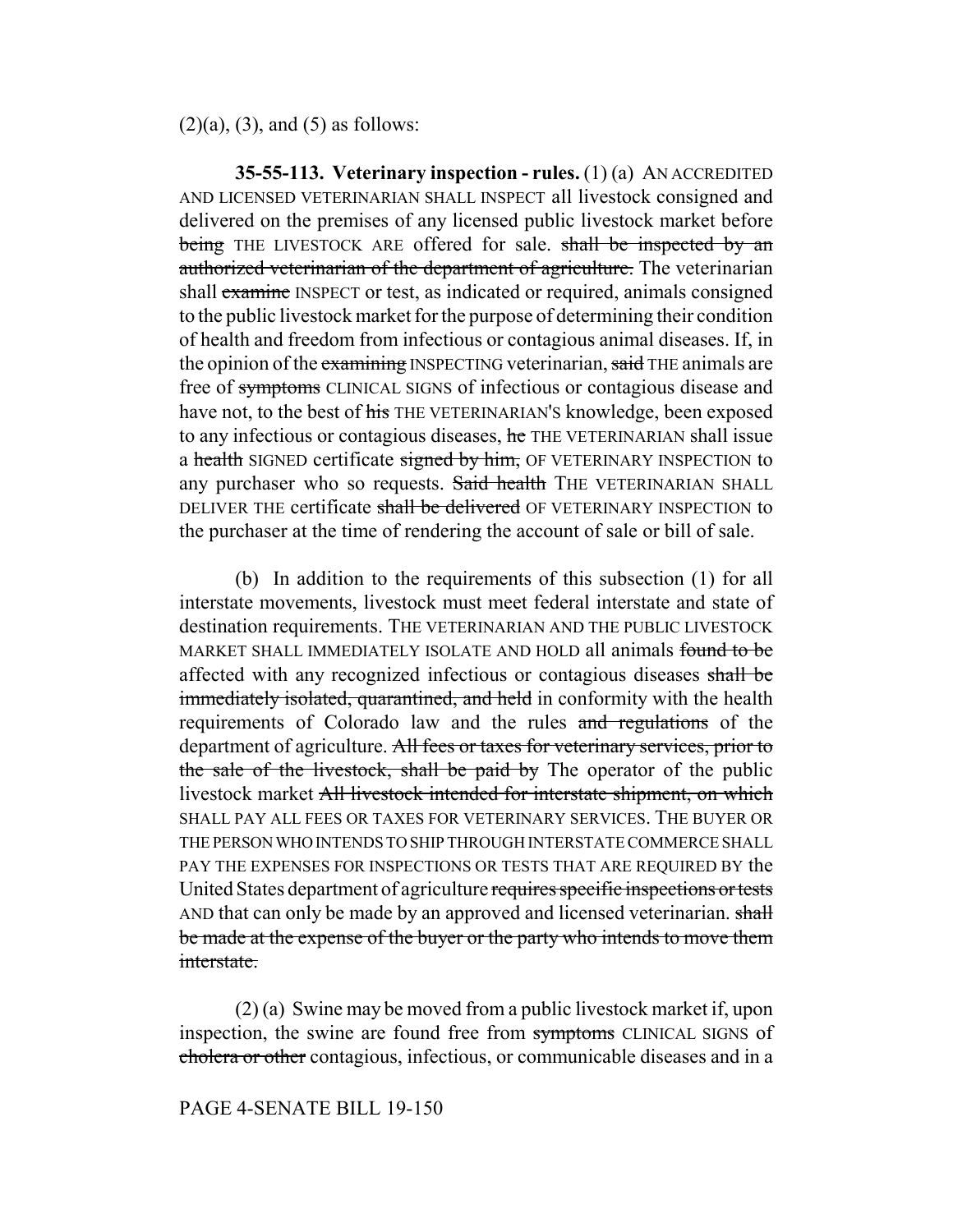thriving condition OF HEALTH.

(3) Feeding swine and breeding swine going THAT ARE BEING MOVED from a market to a farm shall MUST be identified by an approved ear tag, individual tattoo, or ear notch AS EACH IS REQUIRED BY 9 CFR 71.19. Sows and boars going THAT ARE BEING SENT to slaughter shall MUST be identified in accordance with the market swine identification program as prescribed in the SWINE BRUCELLOSIS CONTROL/ERADICATION STATE-FEDERAL-INDUSTRY uniform methods and rules for brucellosis eradication published by the U.S.D.A. animal plant health inspection service agency in effect July 1, 1981, and as amended from time to time thereafter (APHIS 91-55-042).

(5) If, in the judgment of an authorized ACCREDITED AND LICENSED veterinarian, of the department, an animal presented at a public livestock market is injured, disabled, or diseased beyond recovery, the veterinarian shall humanely euthanize the animal or direct the consignor to immediately remove the animal from the premises of the public livestock market. THE CONSIGNOR IS RESPONSIBLE FOR all expenses incurred for euthanasia and disposal of an animal under the provisions of this subsection (5). are the responsibility of the consignor. THE CONSIGNEE IS NOT RESPONSIBLE FOR collection of expenses. shall not be the responsibility of the consignee.

**SECTION 8. Safety clause.** The general assembly hereby finds,